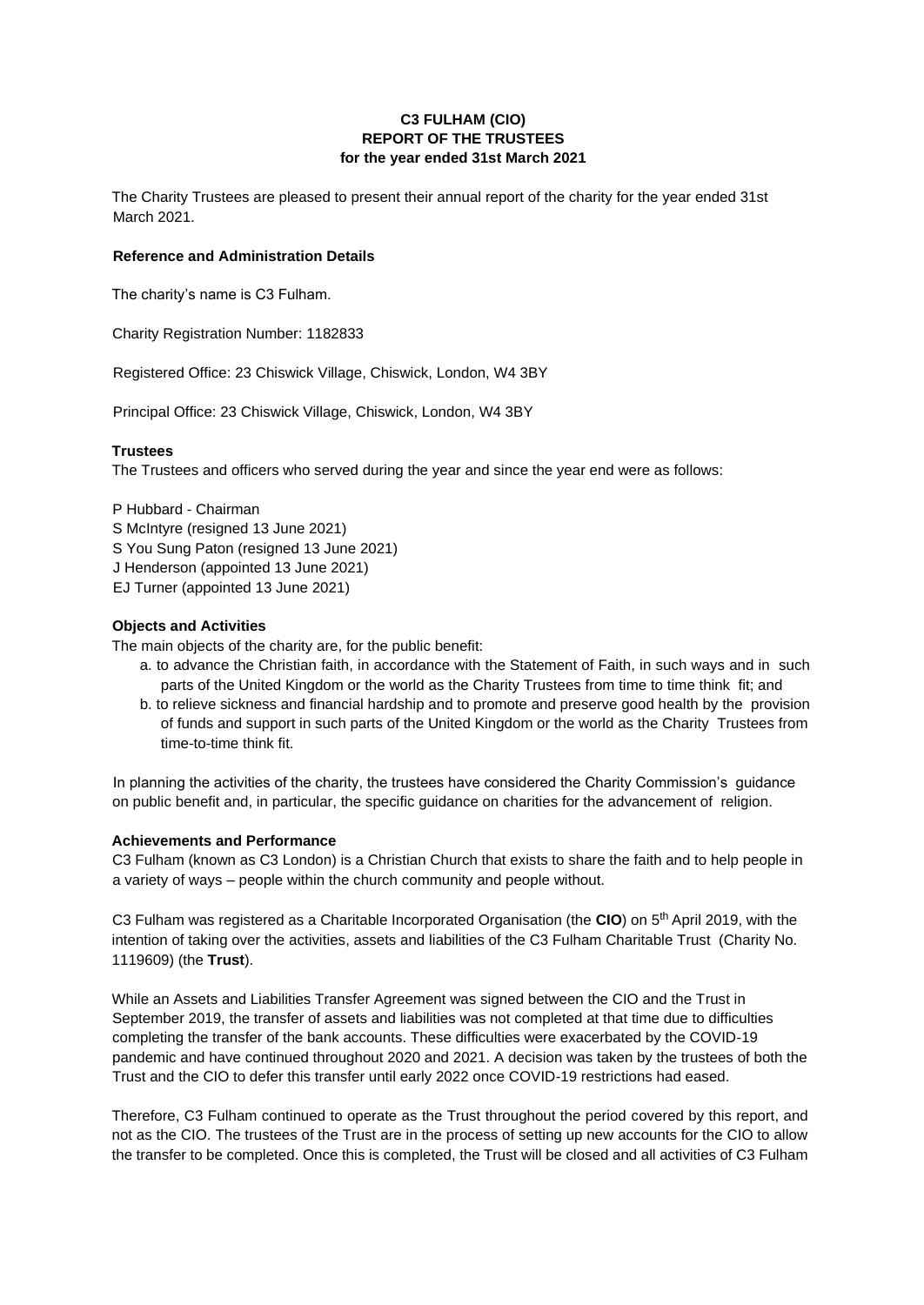will be performed by the CIO.

### **Financial Review**

The trustees of the CIO confirm that the CIO was not operational and did not perform any activities during the period covered by this report, and therefore there was no income and no expenditure on charitable activities for the year to 31<sup>st</sup> March 2021. The proposed transfer of assets and liabilities from the Trust has not yet been completed, so the CIO does not currently hold any assets or liabilities.

The Annual Return, Accounts and TAR of the operational Trust for the year to 31 December 2020 can be viewed on the Charities Register, confirming that C3 Fulham continued to operate under the Trust structure. (See: [https://register-of-charities.charitycommission.gov.uk/charity-search/-/charity](https://register-of-charities.charitycommission.gov.uk/charity-search/-/charity-details/4032601)[details/4032601\)](https://register-of-charities.charitycommission.gov.uk/charity-search/-/charity-details/4032601)

#### **Reserves Policy**

The CIO is currently not operating and therefore does not hold any reserves. The Reserves Policy for the Trust can be viewed in the Trust's most recent Trustees Annual Report registered with the Charity Commission.

### **Structure, Governance and Management**

#### **Governing Document**

C3 Fulham (the CIO) is a Charitable Incorporated Organisation registered with the Charity Commission on 5th April 2019.

#### **Management of the CIO**

S McIntyre and S You Sung Paton were previously trustees of the Trust, but resigned in November 2020. EJ Turner and J Henderson were appointed as trustees of the Trust in November 2020. As part of finalising the conversion of the Trust to the CIO, S McIntyre and S You Sung Paton also resigned as trustees of the CIO in June 2021, and EJ Turner and J Henderson were appointed in their place.

P Hubbard is currently both a trustee of the Trust and a Charity Trustee of the CIO.

The Charity Trustees of the CIO will keep the composition of the board under review and will seek to appoint additional members with appropriate skills and expertise should the need arise.

Approved by the Charity Trustees of the CIO on 16 January 2022 and signed on its behalf

by:

P Hubbard – Charity Trustee & Chairman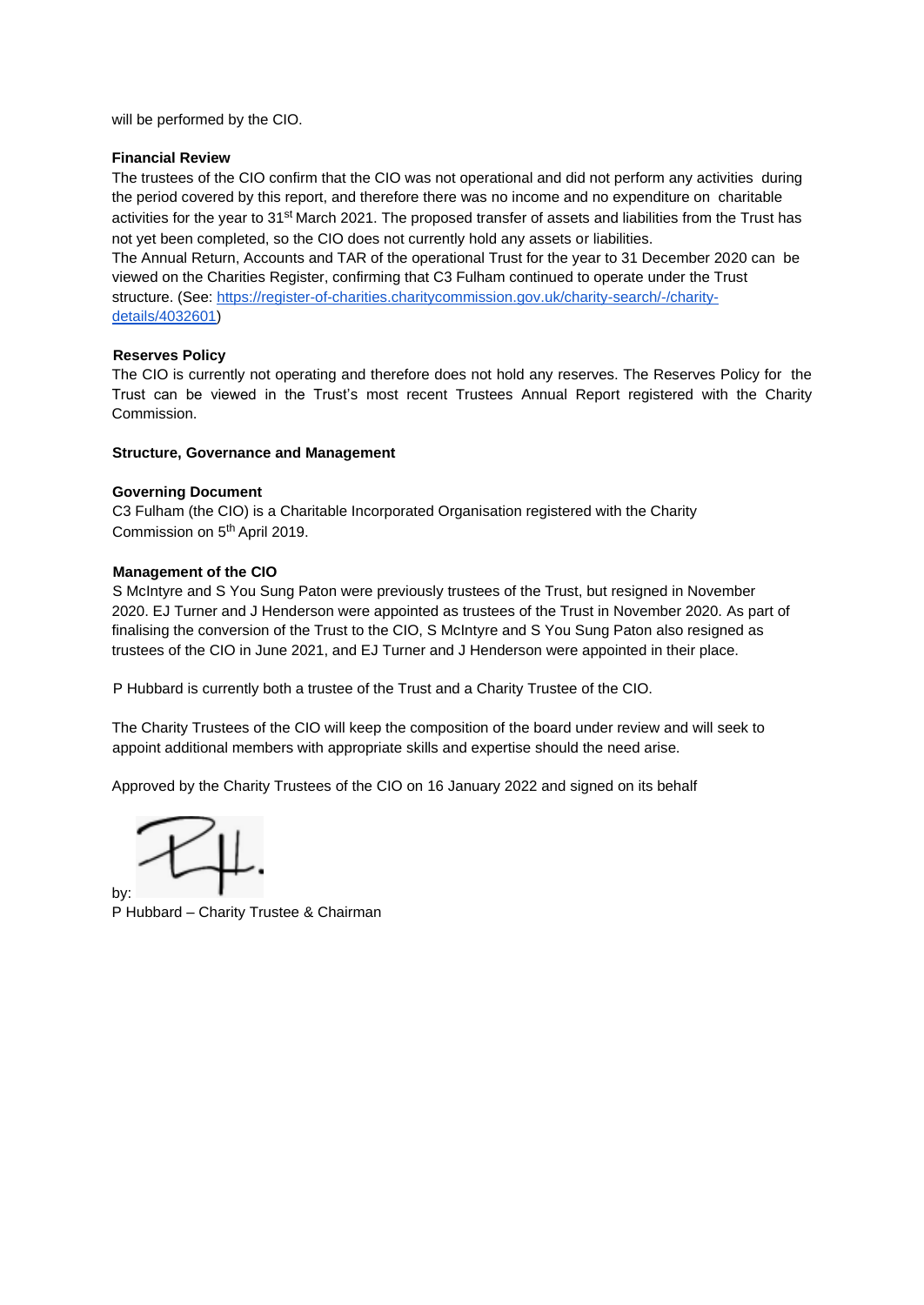| <b>CHARITY COMMISSION</b><br>FOR ENGLAND AND WALES C3 Fulham                                                        | <b>Charity Name</b>          |                                 |                           | No (if any)<br>1182833        |                  |
|---------------------------------------------------------------------------------------------------------------------|------------------------------|---------------------------------|---------------------------|-------------------------------|------------------|
| <b>Receipts and payments accounts</b>                                                                               |                              |                                 |                           |                               |                  |
|                                                                                                                     | For the period<br>from       | Period start date<br>01/04/2020 | To                        | Period end date<br>31/03/2021 | CC16a            |
| <b>Section A Receipts and payments</b>                                                                              |                              |                                 |                           |                               |                  |
|                                                                                                                     | <b>Unrestricted</b><br>funds | <b>Restricted</b><br>funds      | <b>Endowment</b><br>funds | <b>Total funds</b>            | Last year        |
| <b>A1 Receipts</b>                                                                                                  | £<br>to the nearest          | to the nearest £                | to the nearest £          | to the nearest £              | to the nearest £ |
| None<br><b>Sub total (Gross income for</b><br>AR)                                                                   |                              |                                 |                           |                               |                  |
| A2 Asset and investment sales,<br>(see table).                                                                      |                              |                                 |                           |                               |                  |
| None<br>Sub total                                                                                                   |                              |                                 |                           |                               |                  |
| <b>Total receipts</b>                                                                                               |                              |                                 |                           |                               |                  |
| <b>A3 Payments</b>                                                                                                  |                              |                                 |                           |                               |                  |
| None<br>Sub total                                                                                                   |                              |                                 |                           |                               |                  |
| A4 Asset and investment<br>purchases. (see table)<br>None<br>Sub total                                              |                              |                                 |                           |                               |                  |
| <b>Total payments</b>                                                                                               |                              |                                 |                           |                               |                  |
| Net of receipts/(payments)<br>A5 Transfers between funds<br>A6 Cash funds last year end<br>Cash funds this year end |                              |                                 | $\blacksquare$            | ٠                             |                  |